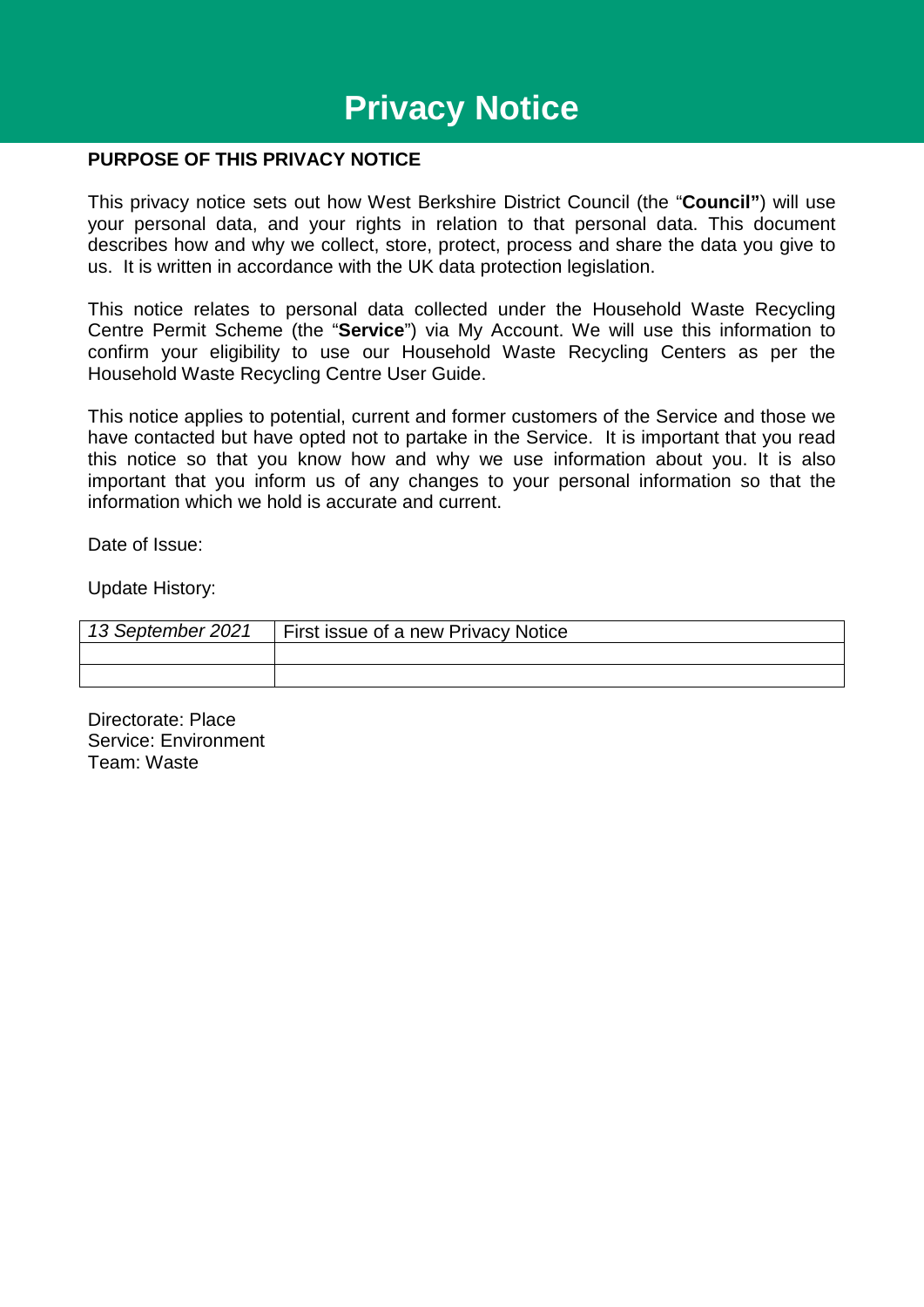## **About the Organisation**

The Council is the Data Controller. This means it is ultimately responsible for the data it holds about you.

Contact Address:

West Berkshire District Council Market Street **Newbury Berkshire** RG14 5LD

ICO Registration Number: **Z6825178**  <https://ico.org.uk/ESDWebPages/Entry/Z6825178>

### **The Data Protection Officer**

Contact details for the Data Protection Officer at the Council can be found at: <http://info.westberks.gov.uk/dpofficer>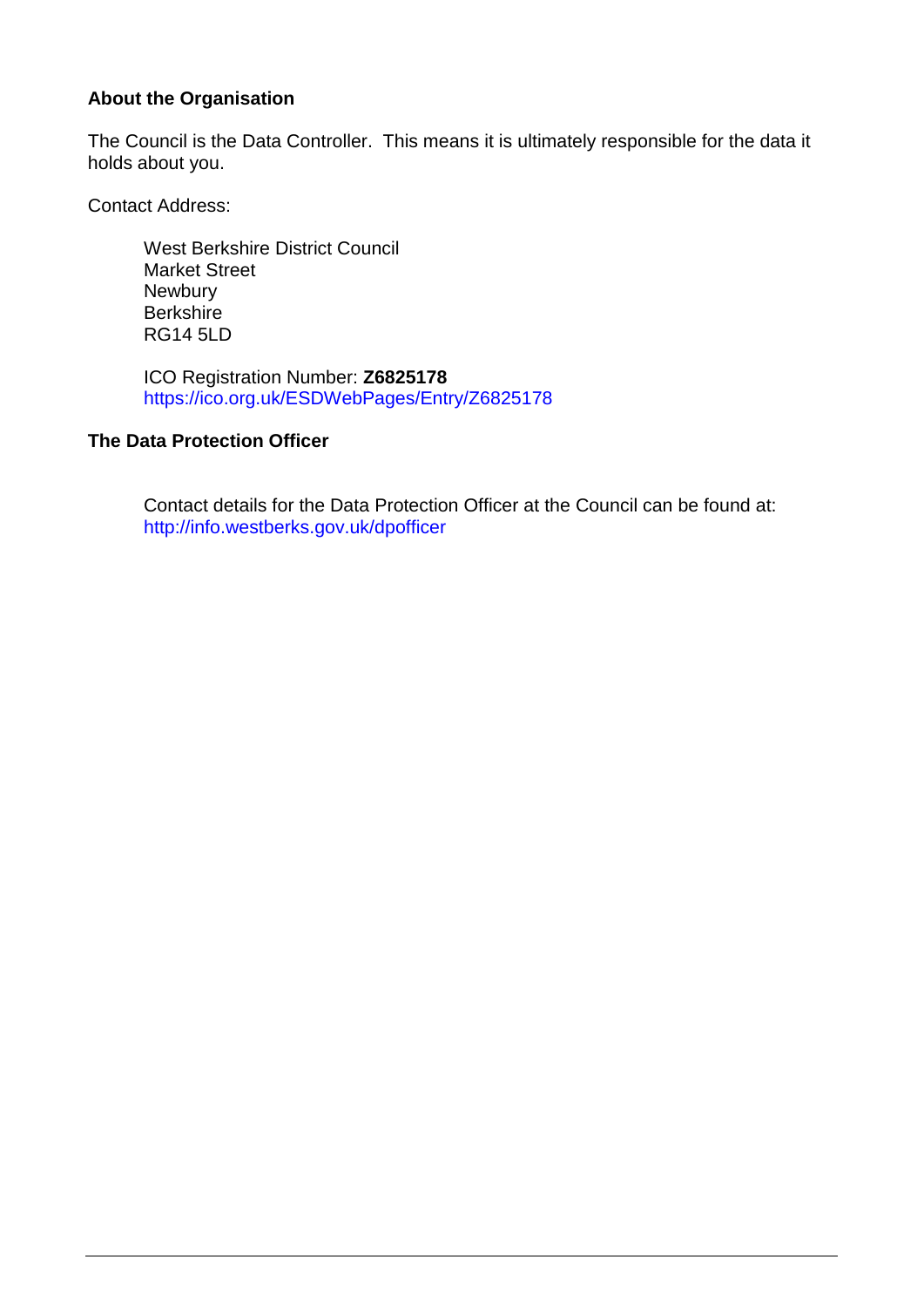## **THE PERSONAL DATA WE HOLD ABOUT YOU**

We will process the following personal data about you:

- Your full name and contact details
- Household address
- Vehicle registration number/s (up to 3 vehicles per household)
- Type, make, model and colour of vehicle

These details are collected and held on My Account and will be protected using up-to-date technical and organisational security measures.

Where you are applying for a Commercial Type Vehicle Permit, the Council will also collect an image of

- VC5 registration certificate (inside page only)
- Proof of address

We will also collect the following personal data about you when you visit our Household Waste Recycling Centres:

- Vehicle registration numbers, time and date of visits
- Image of your arrival (stored for 365 days)

These details are collected and stored on Veolia ANPR software provided by Jenoptik for selected Council and Veolia staff use only and will be protected using up-to-date technical and organisational security measures. This data is stored by Jenoptik using UK data centers.

## **SOURCE OF YOUR PERSONAL DATA**

We collect the above information about you from the data you enter when you choose to register for My Account at [https://www.westberks.gov.uk/register,](https://www.westberks.gov.uk/register) following registration for a Household Waste Recycling Centre Online Permit via My Account and when visiting our Household Waste Recycling Centres.

### **PURPOSE AND LEGAL BASIS FOR PROCESSING YOUR PERSONAL DATA**

In accordance with the data protection laws, we need a "legal basis" for collecting and using information about you. There are a variety of different legal bases for using personal data which are set out in the data protection laws.

We have set out below the different purposes for which we collect and use your personal data, along with the legal basis we rely on to do so.

| Why we use your information                       | Our legal basis for using your<br>information |
|---------------------------------------------------|-----------------------------------------------|
|                                                   |                                               |
| • Confirm your eligibility to use the Household   | <b>Performance of a contract: Article</b>     |
| Waste and Recycling Centres                       | 6b of the General Data Protection             |
| • Identify the type (M1, N1 or other), colour and | ("GDPR")<br>Regulations<br>namely             |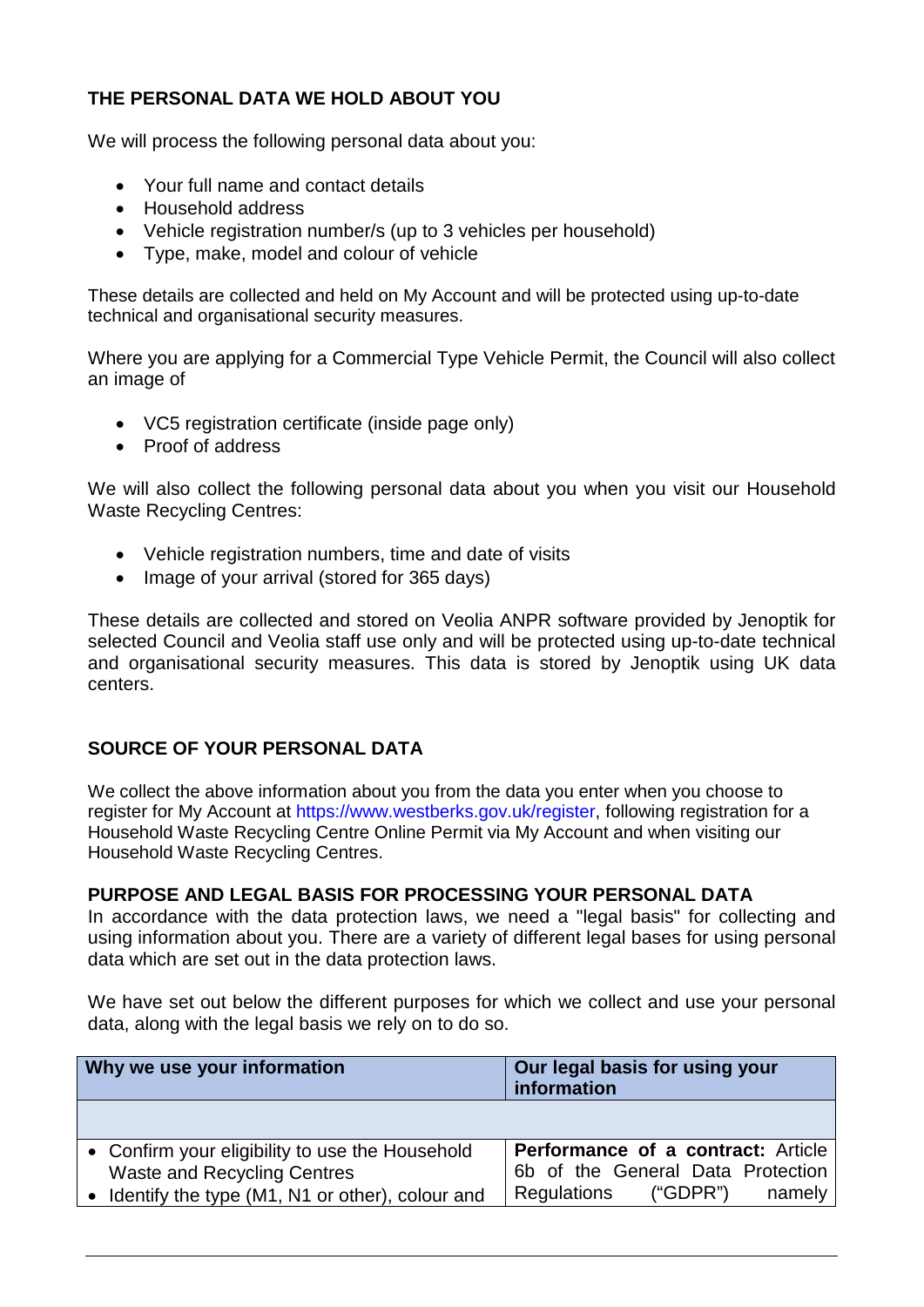| Why we use your information                                                                                                                                                                                                                       | Our legal basis for using your<br>information                                                                                                                                                                                                               |
|---------------------------------------------------------------------------------------------------------------------------------------------------------------------------------------------------------------------------------------------------|-------------------------------------------------------------------------------------------------------------------------------------------------------------------------------------------------------------------------------------------------------------|
| make of vehicle with the Driver and Vehicle<br><b>Licensing Agency</b><br>• Provide you with the correct Permit to access<br>our Household Waste and Recycling Centres<br>Allow you access to our Household Waste and<br><b>Recycling Centres</b> | processing is necessary<br>for<br>the<br>performance of a contract to which<br>the data subject is party or in order to<br>take steps at the request of the data<br>subject prior to entering<br>into a<br>contract.                                        |
| • Contact you on an annual basis to request that<br>you make sure the data we hold about you is<br>up to date and relevant.<br>• Contact you in the event of any query or issue,<br>including any warnings of misuse                              | <b>Public Task: Article 6e of the GDPR</b><br>namely the processing is necessary<br>for the performance of a task carried<br>out in the public interest.                                                                                                    |
| Sharing your personal data with contractors, as<br>set out below, so that the Council can provide the<br>Scheme. Only data that is relevant to the<br>particular function the contractor is performing is<br>shared.                              | <b>Consent:</b> Where you have provided<br>your consent for us to use your<br>personal data in this way. If you do<br>not wish the Council to process your<br>personal data, it will be unable to<br>establish a contract to provide the<br>service for you |

## **SHARING YOUR PERSONAL DATA**

We share your personal data with third parties where it is necessary for the delivery of the Scheme.

The third parties we will share your personal data with are set out below: -

- Vehicle registration mark only, solely for the purpose of obtaining vehicle type, make and colour - **Driver and Vehicle Licensing Agency ("DVLA")**
- Vehicle registration mark only, solely for the purpose of allowing eligible users into our recycling centres, in permitted vehicles, and to monitor use and identify misuse of the Household Waste Recycling Centres. - **Veolia** [\(https://www.veolia.co.uk/\)](https://www.veolia.co.uk/) and their automatic number plate recognition provider **Jenoptik** [\(https://www.jenoptik.com/\)](https://www.jenoptik.com/).

Veolia's ANPR privacy notice, is available publicly here [https://www.veolia.co.uk/privacy-policy.](https://protect-eu.mimecast.com/s/jWsJCjqMJtjXMBRUWVmpV?domain=veolia.co.uk)

## **RETAINING YOUR PERSONAL DATA**

Your personal data will not be kept longer than necessary and will be stored securely by us for as long as you have an active Household Waste Recycling Centre Online Permit. We will store personal data of inactive permits for a maximum period of 1 years. Images, time and date of arrival captured by automatic number plate recognition will be stored for a maximum of 365 days.

You can check how long the Council will keep each type of data against our retention schedule (www.westberks.gov.uk/retention).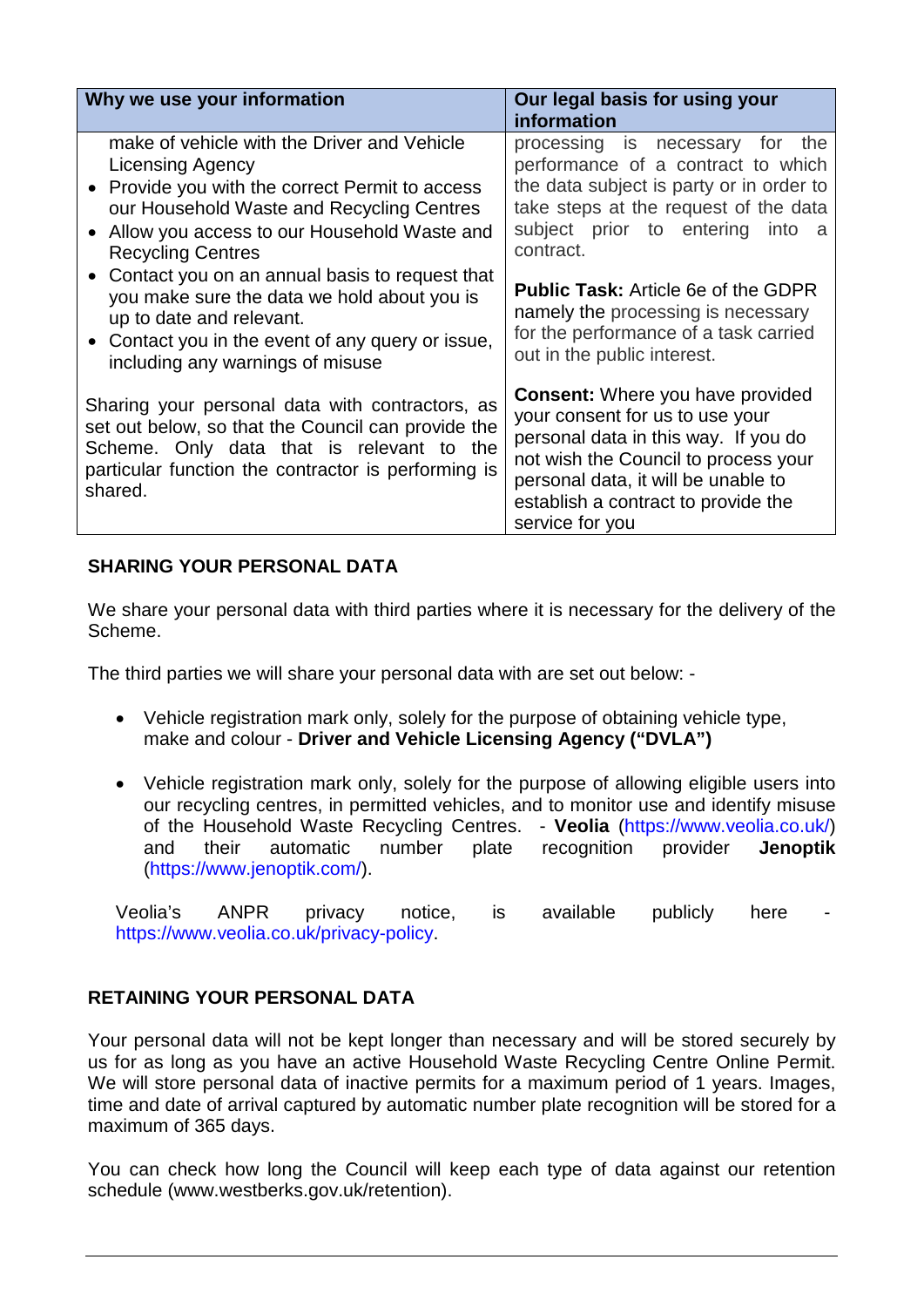## **YOUR RIGHTS**

Under certain circumstances, by law you have the right to:

- **Request access** to your personal information (commonly known as a "data subject" access request"). This enables you to receive a copy of the personal information we hold about you and to check that we are lawfully processing it.
- **Request correction** of the personal information that we hold about you. This enables you to have any incomplete or inaccurate information we hold about you corrected.
- **Request erasure** of your personal information. This enables you to ask us to delete or remove personal information where there is no good reason for us continuing to process it. You also have the right to ask us to delete or remove your personal information where you have exercised your right to object to processing (see below).
- **Object to processing** of your personal information where we are relying on a legitimate interest (or those of a third party) and there is something about your particular situation which makes you want to object to processing on this ground. You also have the right to object where we are processing your personal information for direct marketing purposes.
- **Request the restriction of processing** of your personal information. This enables you to ask us to suspend the processing of personal information about you, for example if you want us to establish its accuracy or the reason for processing it.
- **Request the transfer** of your personal information to another party.
- **Withdraw consent** to the processing of your personal data at any time, where processing is based on your consent. To withdraw your consent, please contact our Data Protection Officer using the contact details below. Once we have received notification that you have withdrawn your consent, we will no longer process your information for the purpose or purposes you originally agreed to, unless we have another legitimate basis for doing so in law.

## **HOW TO MAKE A REQUEST**

If you wish to make a request associated with any of the rights listed above, contact the Council using the contact details at the top of this notice.

### **INTERNATIONAL TRANSFERS**

Your personal data will not be processed outside the UK or by an international organisation.

### **COMPLAINTS**

If you consider that your personal data has been misused or mishandled, you may make a complaint to the Information Commissioner, who is an independent regulator. Further